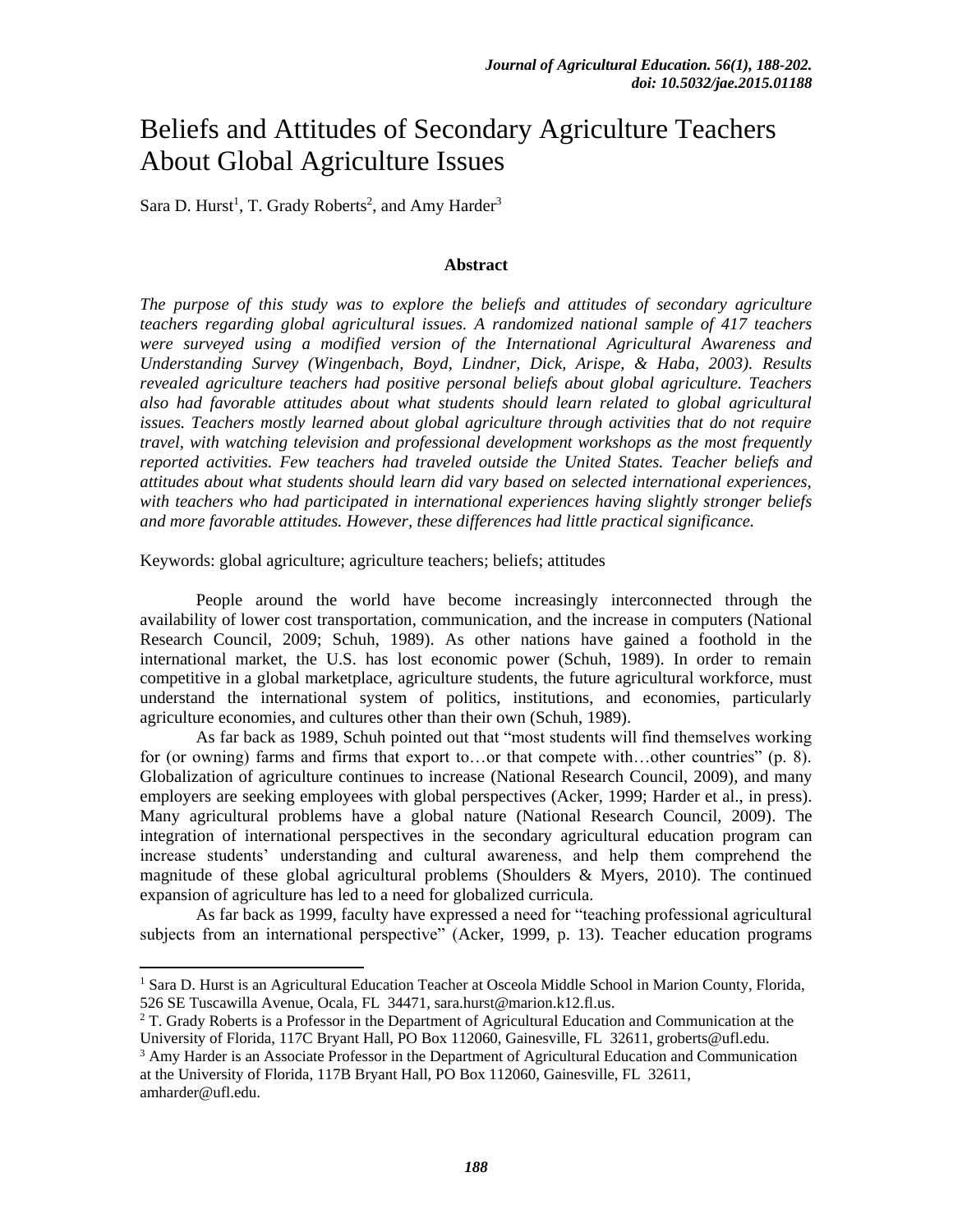have lagged behind higher education overall in terms of internationalization, which has led to teachers who may be unready to incorporate international issues (Zeichner, 2010). Acker specifically addressed the need for educators to see an issue from multiple perspectives and to build international issues into curriculum materials. In order for U.S. agriculture to maintain a strong presence in the global market, the curriculum used to educate future agriculture workers must be internationalized (National Research Council, 2009). Future agriculture workers may often be reached through youth agriculture organizations and agriculture classrooms, such as FFA and secondary agriculture classes.

Today's graduates must be prepared to work in a global economy (National Research Council, 2009). The AAAE National Research Agenda (Doerfert, 2011) called for a "sufficient scientific and professional workforce that addresses the challenges of the 21st century" (p. 9). Specifically, the need for a diverse workforce that meets the higher capacity demands of a global economy and understands agriculture in a global context is identified (Doerfert, 2011). Not all high school agriculture students will go on to college, so incorporating international perspectives in the high school curriculum can broaden their perspectives as they seek employment. Agricultural education has a responsibility to prepare globally aware students for employment in the workforce. One of the first steps to preparing these students is examining factors that influence the globalization of educational activities. As noted by Darling-Hammond and Bransford (2005), teachers are key in developing and delivering any educational activity. This study assessed the beliefs and attitudes of agricultural educators towards global agriculture issues. Ultimately, this information could be used to develop teachers capable and willing to increase the amount of globalized instruction that students receive.

#### **Theoretical Framework**

Ajzen's (1991) Theory of Planned Behavior was used to frame this study. According to the Theory of Planned Behavior, three main elements affect a person's intention to perform a behavior (Ajzen, 1991). Attitude towards the behavior encompasses a person's perceptions of the behavior and his/her perceptions of the consequences of the behavior (Ajzen, 1991). Subjective norm describes the person's perception of other's beliefs that he/she should or should not perform the behavior (Ajzen, 1991). Perceived behavioral control is the person's perceived ease or difficulty of performing the behavior (Ajzen, 1991). The combination of these three elements leads to a person's intention to perform the behavior, and to the behavior itself (Ajzen, 1991).

#### **Literature Review**

Students at secondary and postsecondary levels have shown a lack of knowledge of international agricultural issues. Forty-seven percent of high school agriculture students on an FFA study abroad program had received less than one week of instruction on international agriculture, while another 26% had received no instruction (Connors, 2004). This was despite the fact that in 1994, 58% of agriculture teachers in 12 Midwestern states reported teaching international issues in agriculture (Ibezim & McCracken, 1994).

Teacher beliefs have not been extensively studied, but what research exists has shown beliefs impact the implementation of curriculum. The role of teacher beliefs on curriculum implementation was specifically explored in Cronin-Jones' (1991) case study of two science teachers. A grounded theory qualitative technique was used to study two middle school science teachers' implementation of a 20-lesson curriculum over a six-week period. The teachers worked at the same school and thus, had a similar teaching environment (Cronin-Jones, 1991). The first teacher's beliefs about student learning, abilities, and discipline hindered implementation of the curriculum in the way in which it was designed to be implemented (Cronin-Jones, 1991). From this study, four categories of beliefs that affect curriculum implementation were identified: how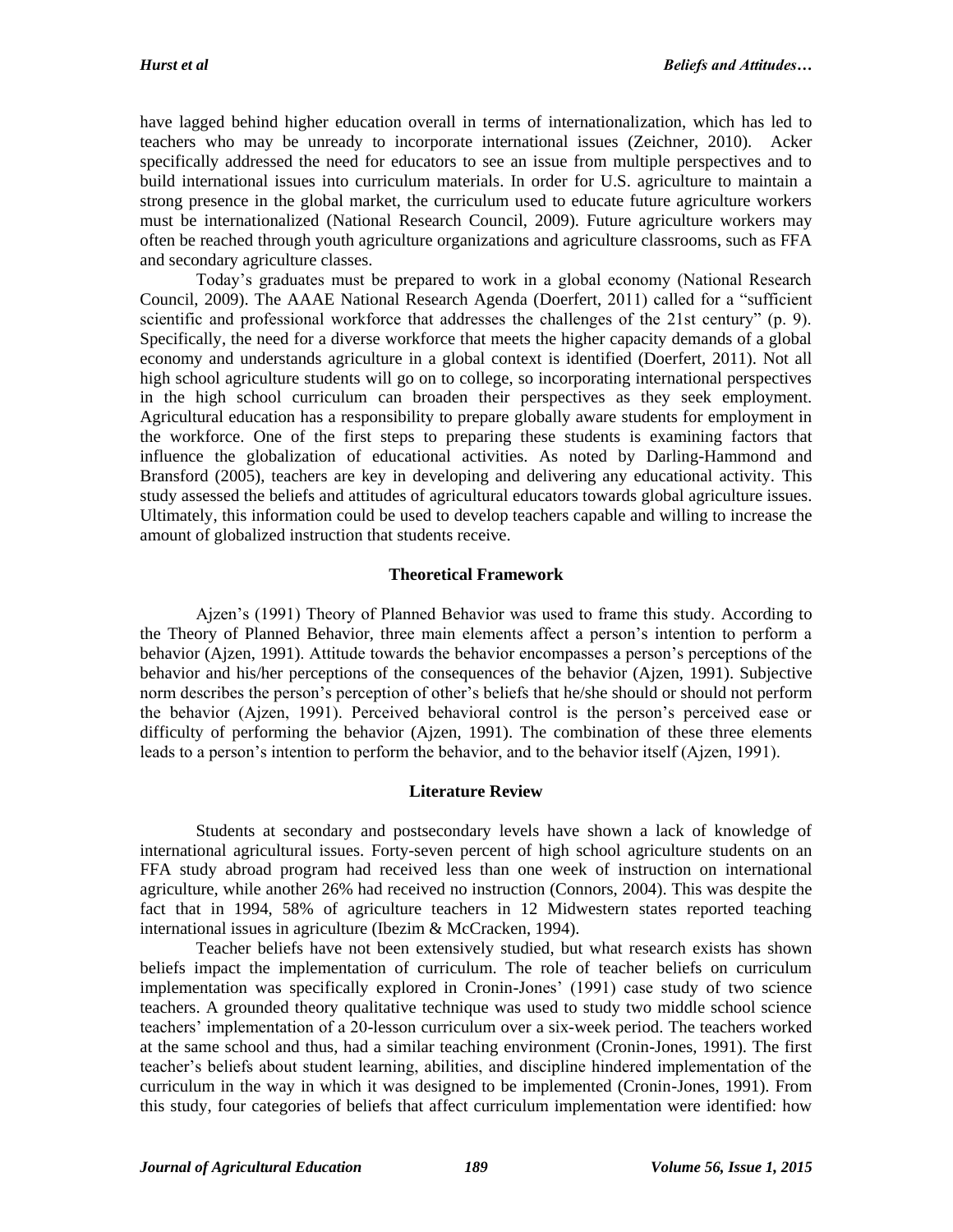students learn, the role of the teacher in the classroom, student ability levels, and importance of content topics (Cronin-Jones, 1991). Cronin-Jones found teacher beliefs played a large role in implementation and strategy choice when teaching a curriculum.

A study of 50 teachers who participated in an eight to 15 week overseas student teaching experience demonstrated the impact that international experience can have (Cushner & Mahon, 2002). Student teachers reported their beliefs about the world changed, and they developed more empathy and trust (Cushner & Mahon, 2002). Additionally, several students mentioned using their international experiences in their teaching, in order to help students gain a multicultural and global perspective (Cushner & Mahon, 2002). Overall, the students became more global-minded and open to diversity, characteristics that may lead to more globally-minded teaching practices (Cushner & Mahon, 2002).

Selected demographic characteristics have been shown to have an effect on other factors, such as attitudes, beliefs, and level of integration of global agricultural issues. Positive relationships have been found between level of global integration and teacher age, level of formal education, and years teaching (Ibezim & McCracken, 1994). Hossain, Moore, and Elliot, (1995) also found age to be related to attitudes, with younger teachers having more favorable attitudes about internationalization than older teachers. Also positively associated with attitudes were the factors of memberships in professional organizations, cosmopolitanism, reading of *The Agricultural Education Magazine*, and participation in national seminars (Hossain et al., 1995). Some evidence exists that females are more likely to be world-minded than males, but a consensus has not been reached in the literature (Schuerholz-Lehr, 2007). Zhai and Scheer (2004) found female students were more globally aware and a more positive attitude towards cultural diversity.

The existing literature presents a limited understanding of the beliefs and attitudes of secondary agriculture teachers about global agricultural issues. Previous studies used convenience samples or only looked at a rather small geographic region of the country. This study expands our understanding of this topic through a national study using a sample that is generalizable to all secondary agriculture teachers in the U.S. The results presented in this study will lay the groundwork for future projects focused on globalizing secondary agricultural education programs.

#### **Purpose and Objectives**

The purpose of this study was to explore the attitudes and beliefs of secondary agriculture teachers regarding global agricultural issues. The objectives of the study were to:

- 1. Describe the personal beliefs of teachers about global agricultural issues.
- 2. Describe teacher attitudes related to what students should learn about global agricultural issues.
- 3. Describe how teachers perceive they learn about global agricultural issues.
- 4. Describe the past international experiences of teachers.
- 5. Determine if beliefs and attitudes vary based on selected international experiences of teachers.

#### **Methods and Procedures**

#### **Research Design, Sample, and Data Collection**

This study was a non-experimental quantitative design utilizing descriptive survey methodology. The population of interest was all secondary agriculture teachers in the U.S. In order to contact agriculture teachers, the 2012 Agricultural Careers Network database directory was obtained from the National FFA Organization (2012). The advisor contact list was obtained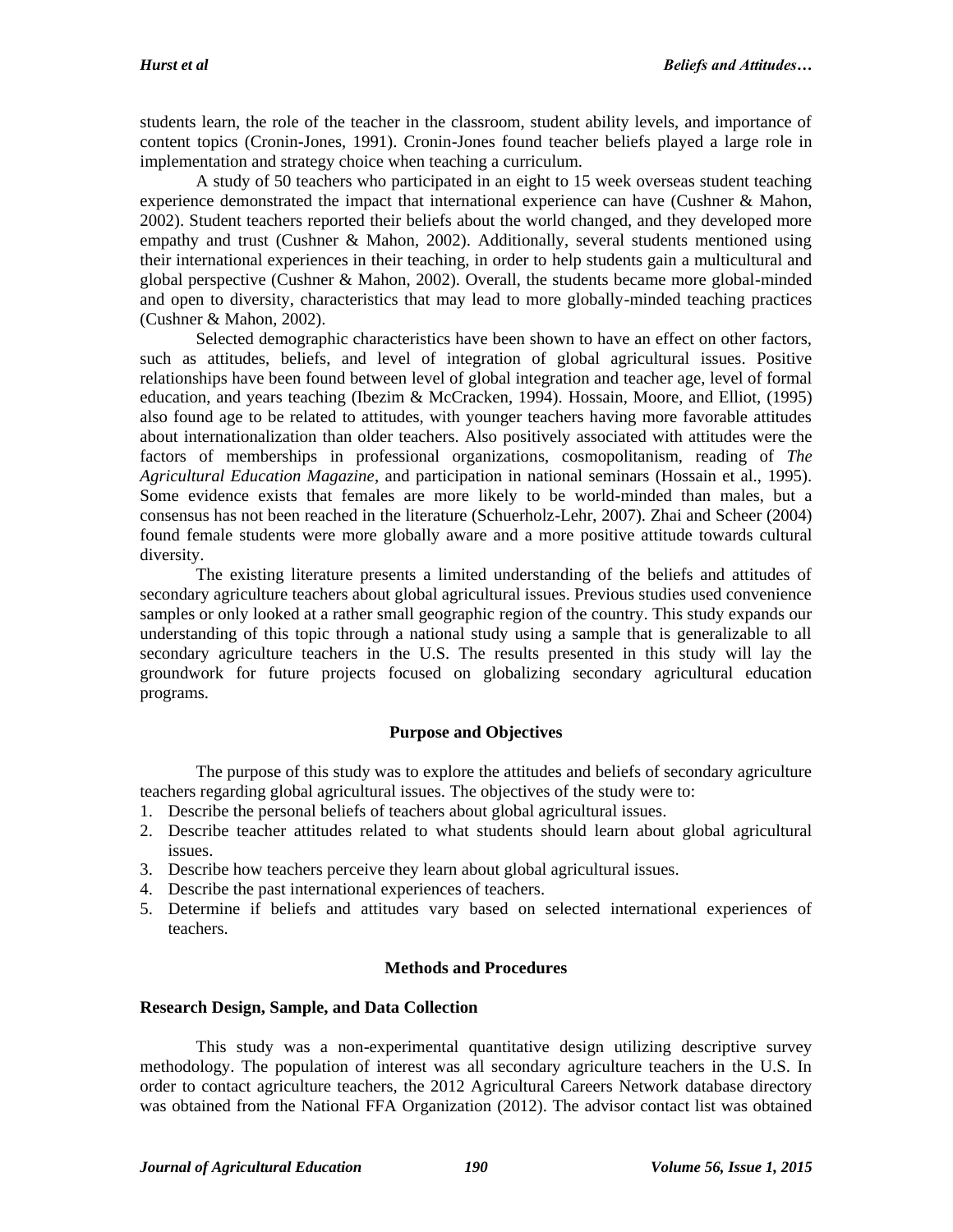at the end of August 2012, and listed about 11,000 advisors. A simple random sample was used in order to minimize researcher bias and reduce the likelihood that the sample was not representative (Ary, Jacobs, & Sorenson, 2010). A sample of 2,000 agriculture teachers was taken due to the desired response number of 385 and hypothesized response rates of 25% based on prior studies (Ibezim & McCracken, 1994; Israel, 1992; Shoulders, 2012). Isreal (1992) noted that published sample size tables "reflect the number of obtained responses and not necessarily the number of surveys mailed or interviews planned" (p. 3). He went further to indicate that researchers often increase the number of people contacted to "compensate for nonresponse" (p. 3). Bartlett, Kotrlik, and Higgins (2010) reported that oversampling is often used in survey research to compensate for non-response. They suggested using previous research studies with the population as a guide in determining how much to oversample. This approach was used in the current study. Ultimately, the accessible sample size was reduced to 1,756 due to invalid email addresses and people leaving the profession.

Data collection followed the Tailored Design Method (Dillman, Smyth, & Christian, 2009). Pre-notice emails went out in September 2012 from the lead researcher's university email address. All other email correspondence was through the internal mailing system in Qualtrics. In total, participants received up to five email contacts encouraging participation. Data collection ended in November 2012.

Of the 1,756 teachers contacted, 429 provided some data and 417 completed the survey. To address non-response bias, random samples of non-respondents were first contacted by email and asked to complete the survey online, in a Word document, or through a phone interview. Of the 1,057 agriculture teachers who did not respond, a total of 421 different agriculture teachers were contacted through email, eliciting no additional responses. Since the email follow up to nonrespondents was not effective, a random sample of non-respondents from each group was contacted by phone with a request to complete the survey over the phone at that time, online, or to schedule a time to take the survey later. Forty-two agriculture teachers were contacted by phone, eliciting seven total responses. A total of 417 usable responses were collected from agriculture teachers, resulting in a 23.7% response rate. Since follow up contacts did not yield enough responses to make a comparison, early and late respondents were compared to determine if there were any significant differences between the groups (Lindner, Murphy, & Briers, 2001). Late respondents were identified as those who replied after the November 5th follow-up email. No significant differences were found between early and late respondents in beliefs, attitudes, experiences, or demographic variables. Thus respondents were deemed representative of the target population.

A summary of teacher characteristics for respondents is presented in Table 1. Of these respondents, 242 (58.3%) were male, and 174 (41.7%) were female. Respondents had an average of 14.29  $(SD = 10.36)$  years of experience, with a range of 1 to 49 years. The majority of respondents indicated they did the majority of their work in a rural area  $(n = 328, 78.7\%)$ , followed by suburban ( $n = 68$ , 16.3), and urban ( $n = 20$ , 4.8%). Of the respondents, the overwhelming majority was of European/Caucasian descent (*n* = 393, 94.2%).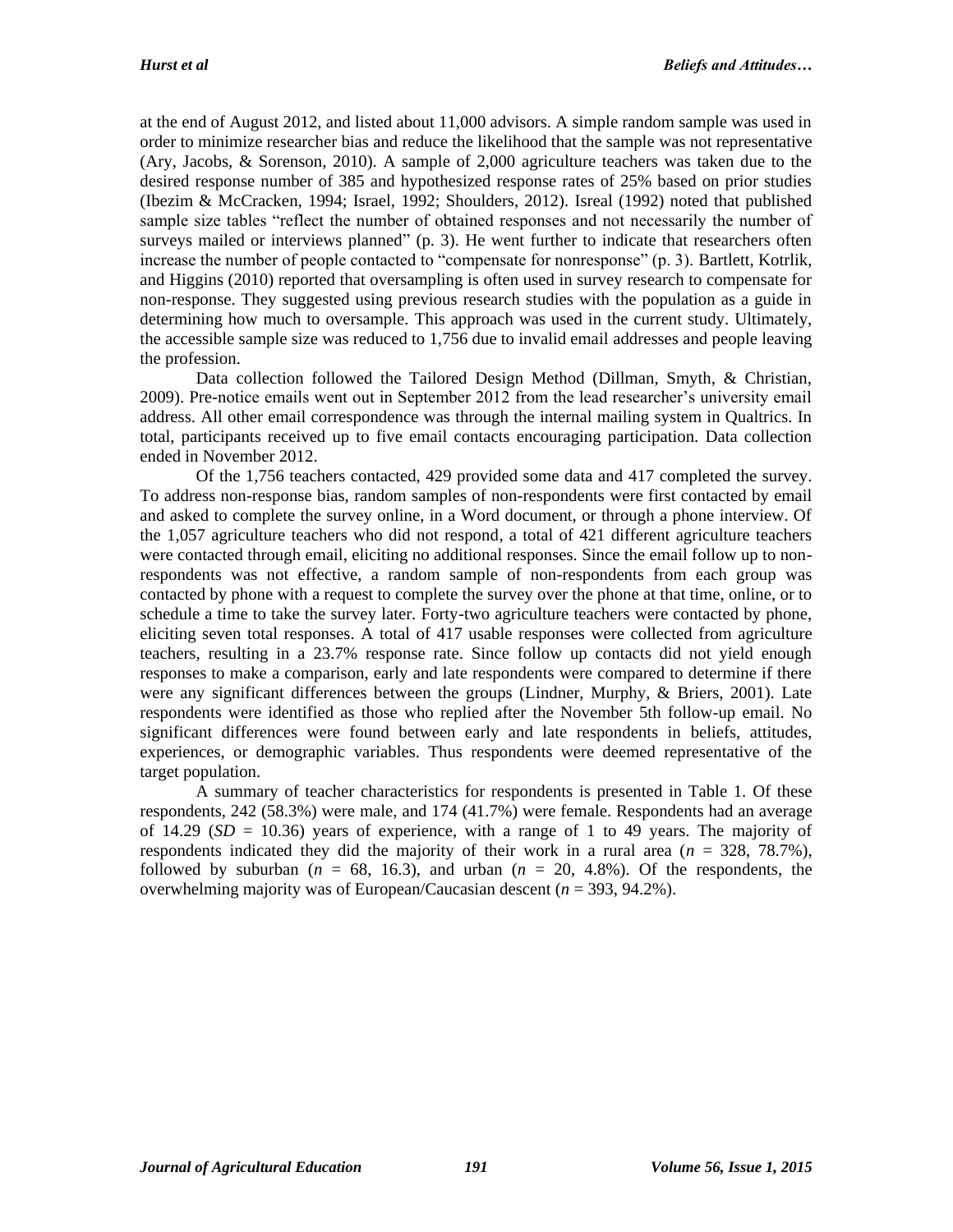# Table 1

| Frequencies and Percentages of Demographic Characteristics for Respondents |  |  |  |
|----------------------------------------------------------------------------|--|--|--|
|                                                                            |  |  |  |

|                                                    | f                        | $\%$           |
|----------------------------------------------------|--------------------------|----------------|
| Gender                                             |                          |                |
| Male                                               | 242                      | 58.3           |
| Female                                             | 174                      | 41.7           |
| Years of Experience ( $M = 14.28$ , $SD = 10.36$ ) |                          |                |
| $1-5$                                              | 112                      | 26.9           |
| $6 - 10$                                           | 66                       | 15.8           |
| $11 - 15$                                          | 75                       | 18.0           |
| 16-20                                              | 48                       | 11.5           |
| $21 - 25$                                          | 31                       | 7.4            |
| 26-30                                              | 47                       | 11.3           |
| $31 - 35$                                          | 31                       | 7.4            |
| $36+$                                              | $\overline{4}$           | 1.0            |
| Area in which participant works                    |                          |                |
| Rural                                              | 328                      | 78.7           |
| Suburban                                           | 68                       | 16.3           |
| Urban                                              | 20                       | 4.8            |
| Family Ancestry                                    |                          |                |
| European                                           | 393                      | 94.2           |
| African                                            | 17                       | 4.1            |
| Native American                                    | 12                       | 2.9            |
| Mexican/Latin American                             | $\overline{4}$           | 1.0            |
| Asian                                              | $\overline{\mathcal{A}}$ | 1.0            |
| Pacific Islander                                   | 3                        | 0.7            |
| Puerto Rican                                       | $\overline{2}$           | 0.5            |
| Other Caribbean ancestry                           | $\mathbf{1}$             | 0.2            |
| Arabic                                             | $\boldsymbol{0}$         | $\overline{0}$ |

#### **Instrumentation**

This study was part of a larger study investigating agricultural education teachers' and 4- H agents' knowledge of and perceptions about international agriculture. Data were collected using a modified version of the *International Agricultural Awareness and Understanding Survey* (Wingenbach et al., 2003). A panel of four researchers in agricultural and extension education reviewed the modified instrument to establish face and content validity. The instrument was also pilot tested with preservice teachers after modification. The instrumentation contained five sections: knowledge, beliefs, attitudes, past international experiences, and demographics. Only the attitudes, beliefs, and demographic items were used in this study. The attitudes and beliefs sections used a 6 point Likert-type scale as follows:  $1 =$  strongly disagree,  $2 =$  disagree,  $3 =$ slightly disagree,  $4 =$  slightly agree,  $5 =$  agree,  $6 =$  strongly agree. The reliability of the instrument was assessed *post hoc*. The scale used to assess attitudes about what students should learn produced an alpha of .95 and the scale used to teacher personal beliefs about global agriculture had an alpha of .86.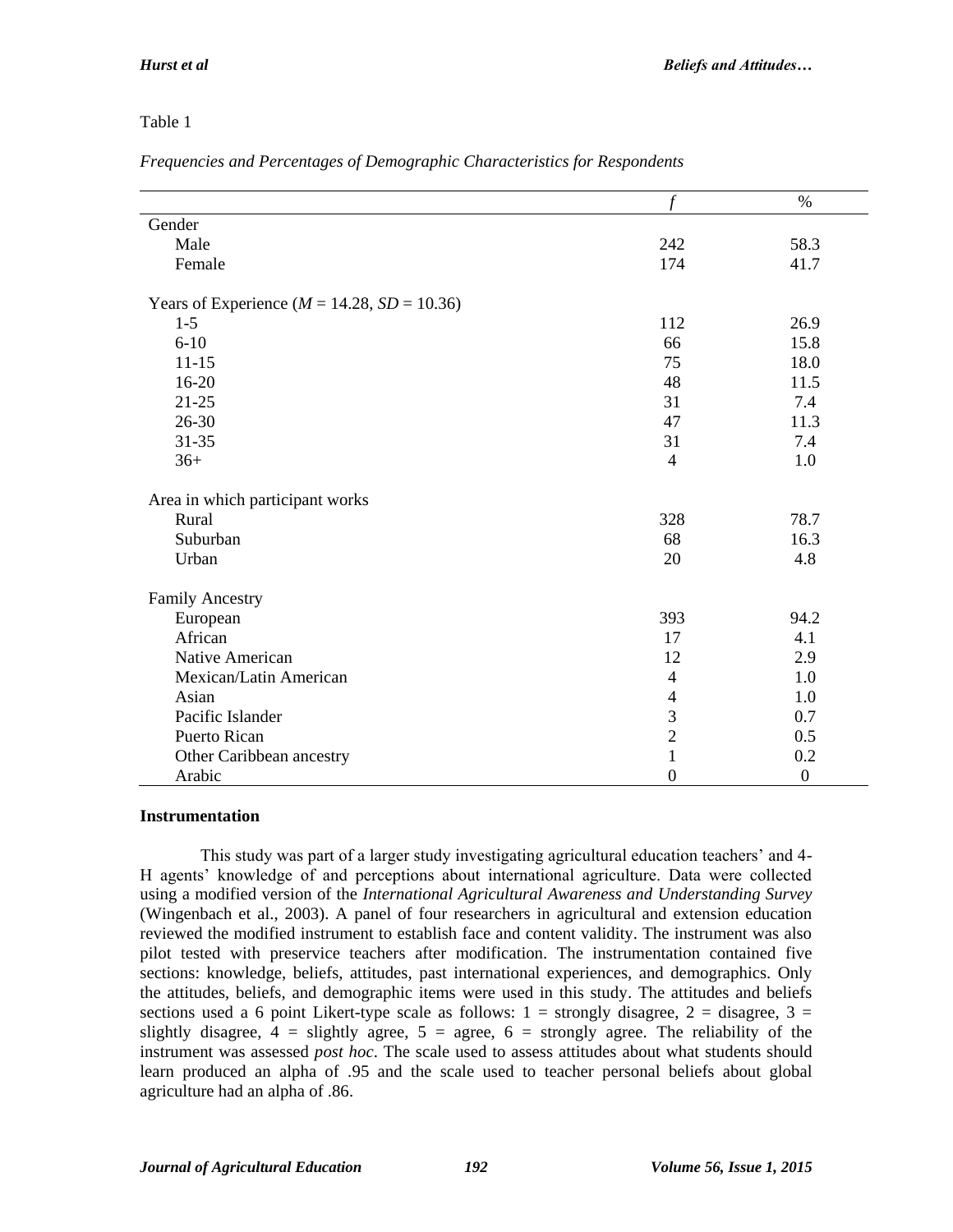# **Data Analysis**

Data for Objectives 1 through 4 were analyzed using descriptive statistics, including means, standard deviations, and frequencies. Data for Objective 5 was analyzed using the ANOVA procedure with partial Eta squared  $(\eta_p 2)$  as a measure of effect size. All significance tests used an alpha level of .05.

#### **Findings**

**Objective 1: Describe the personal beliefs of teachers about global agricultural issues.** Overall teachers had positive beliefs about global agriculture. The scale mean was 5.00 (*SD* = .58). Over half the teachers strongly agreed or agreed with all 10 belief statements. The most agreed upon (either strongly agree or agree) beliefs were: *international agriculture involves more than farming* (*n* = 379, 90.9%), *global food production allows me to eat a variety of products all year* ( $n = 354, 84.9%$ ), and *global agriculture is different from one country to another* ( $n = 346$ , 83.0%). The lowest percentages of teachers agreed with the statements: *the U.S. should actively help other countries develop their agricultural industries* (*n* = 269, 64.5%), *in times of famine, the U.S. should help other countries with food aid* (*n* = 254, 60.9%), and *competition between producers worldwide keeps food prices low in my grocery store* (*n* = 227, 54.4%). Complete results are presented in Table 2.

#### Table 2

|                                                                                        | Frequency      |                |                |                               |     |      |
|----------------------------------------------------------------------------------------|----------------|----------------|----------------|-------------------------------|-----|------|
| <b>Belief Statement</b>                                                                | 1              | $\overline{2}$ | 3              | 4                             | 5   | 6    |
| International agriculture involves more than farming                                   | 1              | 1              | $\overline{0}$ | 31                            | 156 | 223  |
| Global food production allows me to eat a variety of<br>products all year              | 1              | 3              | 6              | 48                            | 177 | 177  |
| Global agriculture is different from one country to<br>another                         | $\overline{2}$ | 5              | 10             | 49                            | 185 | 161  |
| Natural disasters affect the price of food in my local<br>grocery store                | $\theta$       | 4              | 5              | 59                            | 166 | -178 |
| Understanding other cultures helps U.S. producers<br>market their products abroad      | $\overline{0}$ | $\mathbf{1}$   | 9              | 89                            | 212 | 102  |
| Understanding global politics helps U.S. producers<br>market their products abroad     | $\theta$       | 4              | 8              | 100                           | 201 | 100  |
| U.S. agricultural products are superior in quality to<br>products from other countries | $\overline{2}$ | 8              | 28             | 103                           | 159 | 113  |
| The U.S. should actively help other countries develop<br>their agricultural industries | 1              | 3              | 19             | 120                           | 168 | 101  |
| In times of famine, the U.S. should help other countries<br>with food aid              | 2              | 4              | 23             | 130                           | 167 | 87   |
| Competition between producers worldwide keeps food<br>prices low in my grocery store   | $\mathfrak{D}$ | 13             | 44             | 127                           | 146 | 81   |
|                                                                                        |                |                |                | Scale Mean = $5.00; SD = .58$ |     |      |
|                                                                                        |                |                |                | Scale Alpha = $.86$           |     |      |

*Note.*  $1 =$  *strongly disagree,*  $2 =$  *disagree,*  $3 =$  *slightly disagree,*  $4 =$  *slightly agree,*  $5 =$  *agree,*  $6 =$ *strongly agree*.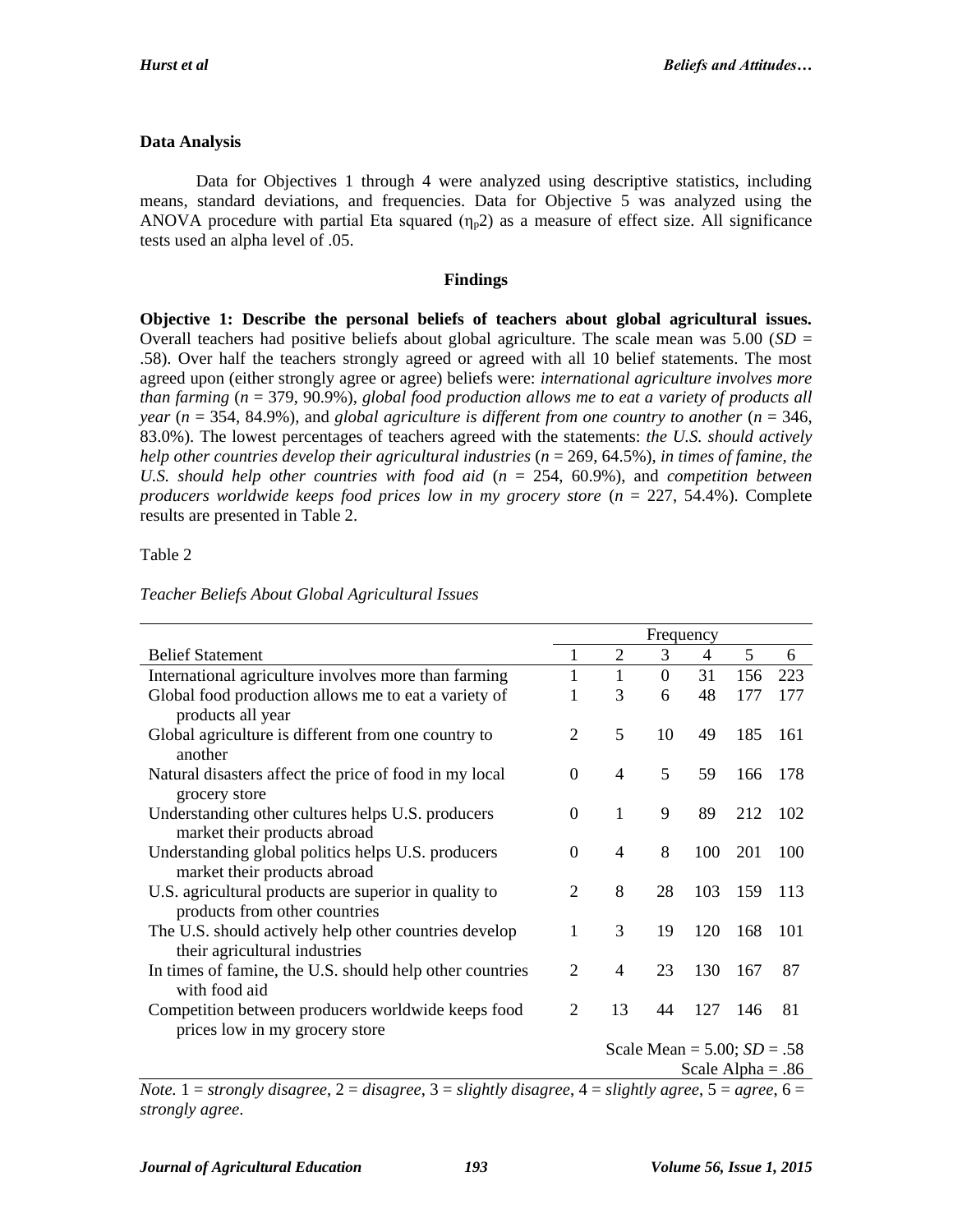**Objective 2: Describe teacher attitudes related to what students should learn about global agricultural issues.** Teachers had favorable attitudes regarding students learning about global agricultural issues ( $M = 5.06$ ,  $SD = .87$ ). Teachers strongly agreed or agreed with all 9 statements. Teachers most agreed students should learn more about: *agriculture and its importance to the world economy* (*n* = 367, 88.0%), *their state's agricultural industry and its connections to world trade* ( $n = 363, 87.1\%$ ), *how world agriculture affects food prices in the local grocery store* ( $n =$ 355, 85.1%), and *how world events affect local agriculture in their community* (*n* = 355, 85.1%). The lowest percentages of teachers agreed students should learn more about: *other countries' markets for U.S. agricultural products* (*n* = 302, 72.4%), *the differences between developed and developing countries* ( $n = 284, 68.1\%$ ), and *the cultures of other countries* ( $n = 228, 54.7\%$ ). Complete results are presented in Table 3.

# Table 3

*Teacher Attitudes About What Students Should Learn Related to Global Agricultural Issues*

|                                                            | Frequency |                                    |        |                     |     |      |  |
|------------------------------------------------------------|-----------|------------------------------------|--------|---------------------|-----|------|--|
| Students should learn more about                           | 1         | 2                                  | 3      | 4                   | 5   | 6    |  |
| agriculture and its importance to the world economy        | 10        | 6                                  | 4      | 28                  | 125 | 242  |  |
| their state's agricultural industry and its connections to | 8         | 7                                  | 5      | 32                  | 153 | 210  |  |
| world trade                                                |           |                                    |        |                     |     |      |  |
| how world agriculture affects food prices in the local     | 9         | 5                                  | $\tau$ | 39                  | 153 | 202  |  |
| grocery store                                              |           |                                    |        |                     |     |      |  |
| how world events affect local agriculture in their         | 10        | 5                                  | 6      | 39                  | 167 | -188 |  |
| community                                                  |           |                                    |        |                     |     |      |  |
| agricultural products that their home state sells to other | 10        | 5                                  | 5      | 44                  | 158 | 193  |  |
| countries                                                  |           |                                    |        |                     |     |      |  |
| the agricultural products from other countries that are    | 9         | 6                                  | 10     | 69                  | 169 | 152  |  |
| consumed in their state                                    |           |                                    |        |                     |     |      |  |
| other countries' markets for U.S. agricultural products    | 8         | 6                                  | 10     | 88                  | 183 | 119  |  |
| the differences between developed and developing           | 9         | 6                                  | 19     | 97                  | 191 | 93   |  |
| countries                                                  |           |                                    |        |                     |     |      |  |
| the cultures of other countries                            | 11        | 7                                  | 35     | 134                 | 153 | 75   |  |
|                                                            |           | Scale Mean = $5.06$ ; $SD = .87$ ; |        |                     |     |      |  |
|                                                            |           |                                    |        | Scale Alpha = $.95$ |     |      |  |

*Note.*  $1 =$  *strongly disagree,*  $2 =$  *disagree,*  $3 =$  *slightly disagree,*  $4 =$  *slightly agree,*  $5 =$  *agree,*  $6 =$ *strongly agree*.

**Objective 3: Describe how teachers perceive they learn about global agricultural issues.** Teachers were also asked to respond to a series of statements about how they learn about international agriculture (see Table 4). Based on the frequency of *agree* and *strongly agree* responses, teachers most agreed with the statements *I learn about global agricultural issues from watching selected television programs* (*n* = 226, 54.2%) and *I learn about global agricultural issues from professional development*  $(n = 213, 51.1\%)$ . These two activities were the only ones with which over 50% of the teachers agreed or strongly agreed. Teachers least agreed with the statements *I learn about global agricultural issues from taking vacations in other countries* (*n* = 141, 33.8%) and *I learn about global agricultural issues from listening to selected radio programs*  $(n = 140, 33.6\%)$ .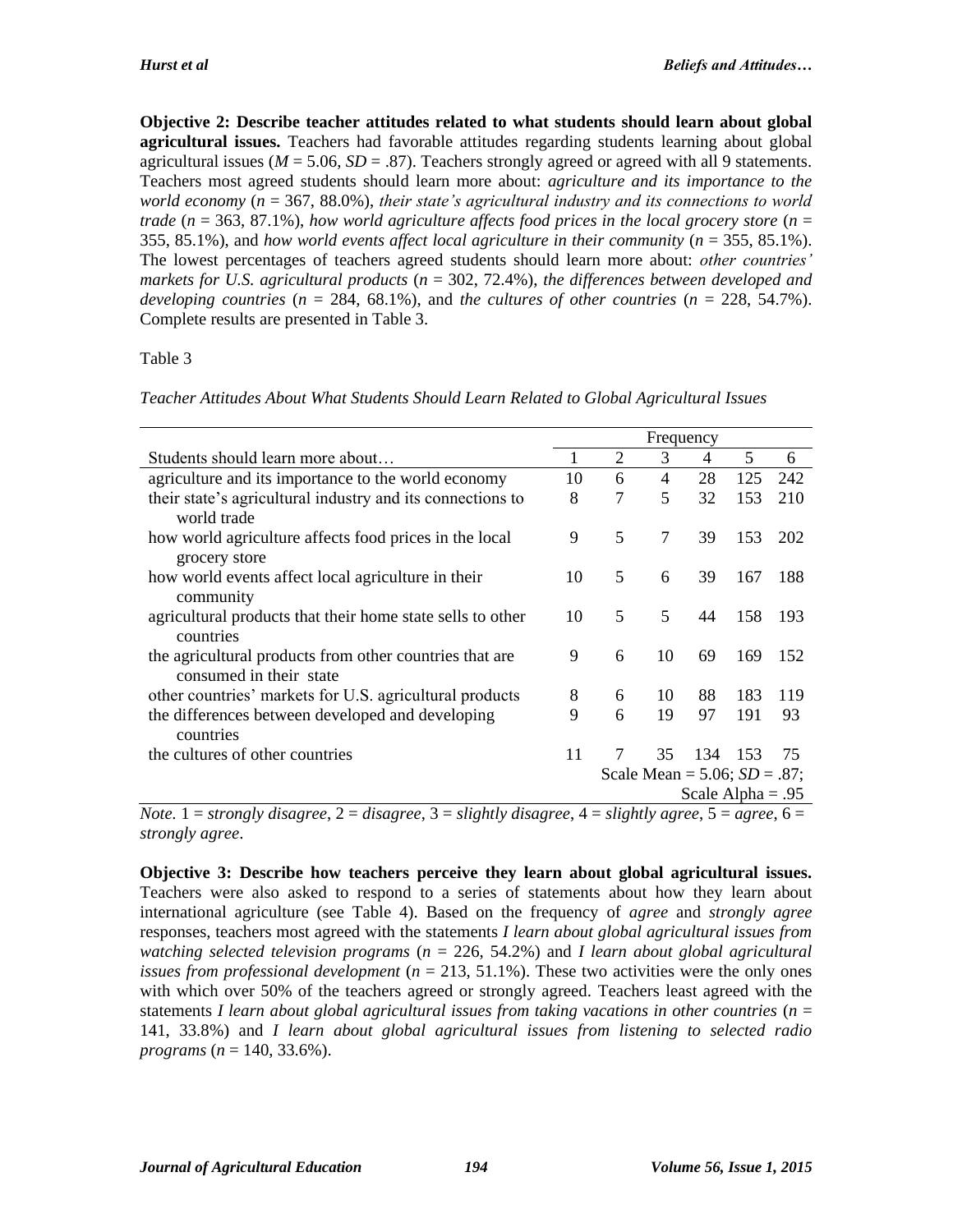# Table 4

*Teacher Perceptions About How They Learn About Global Agricultural Issues*

| I learn about global agricultural       | Frequency |                |                               |     |     |    |  |  |  |
|-----------------------------------------|-----------|----------------|-------------------------------|-----|-----|----|--|--|--|
| issues from                             |           | $\overline{2}$ | 3                             | 4   |     | 6  |  |  |  |
| watching selected television programs   | 10        | 26             | 27                            | 126 | 182 | 44 |  |  |  |
| professional development                | 20        | 28             | 43                            | 109 | 147 | 66 |  |  |  |
| my college classes                      | 18        | 34             | 40                            | 128 | 137 | 56 |  |  |  |
| attending events such as fairs or shows | 14        | 43             | 58                            | 140 | 124 | 35 |  |  |  |
| participating in study abroad programs  | 61        | 81             | 50                            | 71  | 82  | 66 |  |  |  |
| taking vacations in other countries     | 61        | 70             | 43                            | 96  | 97  | 44 |  |  |  |
| listening to selected radio programs    | 22        | 68             | 57                            | 126 | 113 | 27 |  |  |  |
|                                         |           |                | Scale Mean = $3.97; SD = .90$ |     |     |    |  |  |  |
|                                         |           |                | Scale Alpha = $.77$           |     |     |    |  |  |  |

*Note.* 1 = *strongly disagree,* 2 = *disagree,* 3 = *slightly disagree,* 4 = *slightly agree,* 5 = *agree,* 6 = *strongly agree*.

**Objective 4: Describe the past international experiences of teachers.** Teachers were asked to indicate whether or not they had a variety of international experiences. The most teachers  $(n =$ 236, 56.6%) answered yes to *integrate global examples or case studies in classes you teach*. This was the only activity completed by over half the teachers. The fewest teachers  $(n = 18, 4.3\%)$ answered yes to *lived outside the U.S. for a long duration for professional reasons (> 1 year)*. Complete results are presented in Table 5.

# Table 5

*Past International Experiences of Agriculture Teachers*

| Experience                                                                      |     | $\%$ |
|---------------------------------------------------------------------------------|-----|------|
| Integrate global examples or case studies in classes you teach                  | 236 | 56.6 |
| Traveled internationally for personal reasons (i.e. vacation, etc.)             | 198 | 47.5 |
| Participated in professional development workshop(s) with a global focus        | 174 | 41.7 |
| Took a globally focused course as a student                                     | 136 | 32.6 |
| Participated in a short term study abroad experience as a student               | 67  | 16.1 |
| (1 to 3 weeks)                                                                  |     |      |
| Participated in a long term study abroad experience as a student ( $>$ 3 weeks) | 35  | 8.4  |
| Lived outside the U.S. for a short duration for professional reasons            | 33  | 7.9  |
| $(< 1$ year)                                                                    |     |      |
| Lived outside the U.S. for a short duration for personal reasons $(< 1$ year)   | 28  | 6.7  |
| Lived outside the U.S. for a long duration for personal reasons $(>1$ year)     | 21  | 5.0  |
| Lived outside the U.S. for a long duration for professional reasons             | 18  | 4.3  |
| $($ 1 year)                                                                     |     |      |

**Objective 5: Determine if beliefs and attitudes vary based on selected international experiences of teachers.** Because of the variety of past international experiences of teachers, the beliefs and attitudes of teachers were compared based on selected international experiences. Teacher personal beliefs about global agricultural issues did vary. Teachers who had *participated in professional development workshop(s) with a global focus* had stronger positive beliefs ( $F =$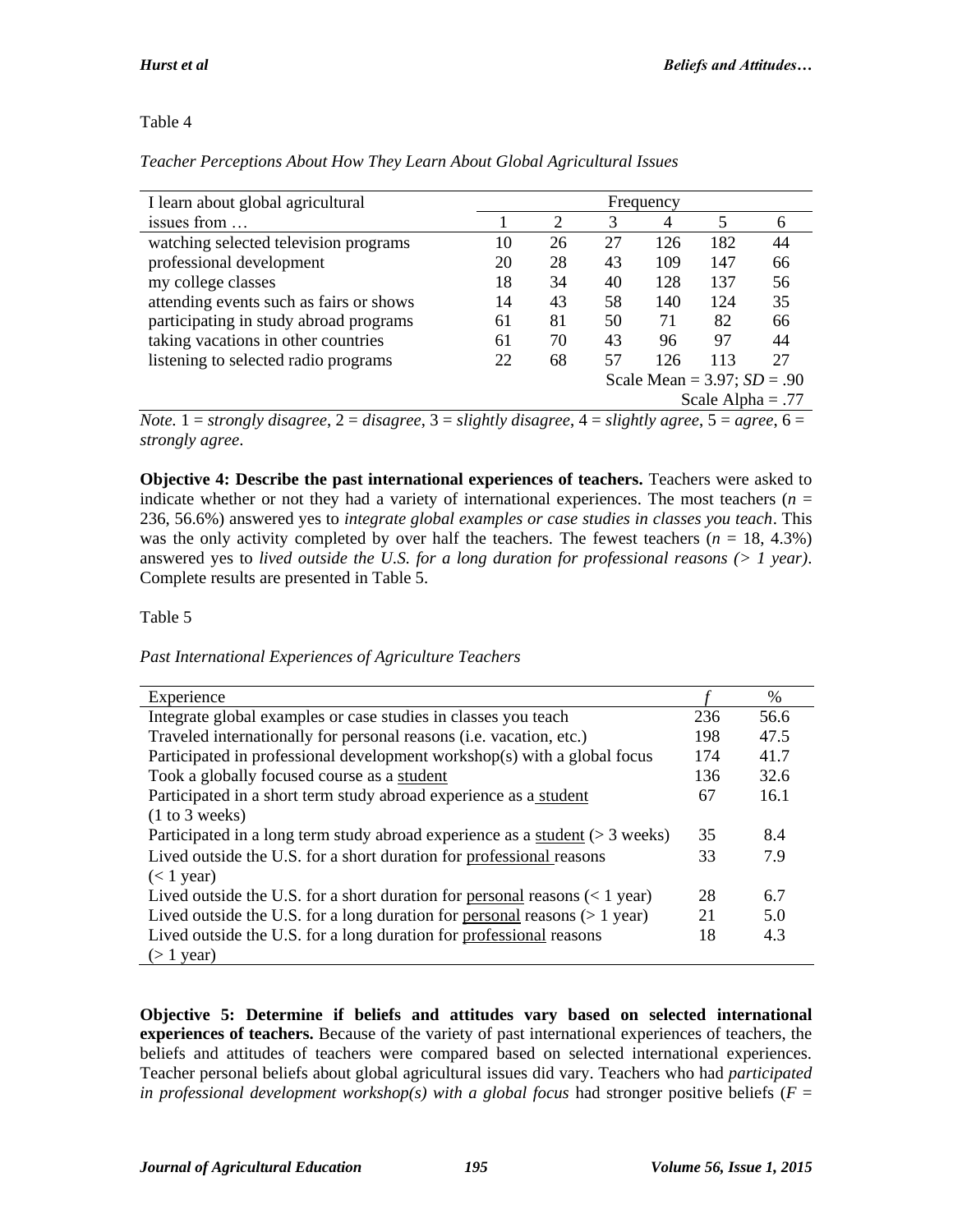11.10,  $p = .00$ ,  $\eta_p^2 = .03$ ). If a teacher had *traveled internationally for personal reasons (i.e. vacation, etc.),* it had no effect on their beliefs ( $F = .23$ ,  $p = .63$ ,  $\eta_p^2 = .00$ ) (see Table 6).

#### Table 6

*Differences in Teacher Beliefs About Global Agricultural Issues Based on Selected International Experiences*

| Experience                                                                     |            |       | M                  | SD.  | F   |      |     |
|--------------------------------------------------------------------------------|------------|-------|--------------------|------|-----|------|-----|
| Participated in professional development<br>workshop(s) with a global focus    | <b>Yes</b> |       | 172 5.11 .56 11.10 |      |     | .00. | .03 |
|                                                                                | No.        |       | 237 492            | - 58 |     |      |     |
| Traveled internationally for personal<br>reasons ( <i>i.e.</i> vacation, etc.) | Yes.       | - 198 | 5.01 56            |      | .23 | .63  | .00 |
|                                                                                | No.        | 211   | 4.99               | .60  |     |      |     |

Teacher attitudes about what students should learn did not change if teachers had *participated in professional development workshop(s) with a global focus (* $F = 2.61$ *,*  $p = .11$ *,*  $\eta_p^2$ = .01). In contrast, attitudes towards what students should learn were more favorable if they had *traveled internationally for personal reasons (i.e. vacation, etc.)*  $(F = 5.00, p = .03, \eta_p^2 = .01)$ . The effects of these two international experiences were very small (see Table 7).

#### Table 7

*Differences in Teacher Attitudes About What Students Should Learn Based on Selected International Experiences*

| Experience                                                                  |      |          | M                 | SD.  | - F  |  |
|-----------------------------------------------------------------------------|------|----------|-------------------|------|------|--|
| Participated in professional development<br>workshop(s) with a global focus | Yes- | 174 5.15 |                   | .82  | 2.61 |  |
|                                                                             | No.  |          | 238 5.01          | - 89 |      |  |
| Traveled internationally for personal<br>reasons (i.e. vacation, etc.)      | Yes. |          | 197 5.17 .74 5.00 |      |      |  |
|                                                                             | No.  |          | 215 498           | - 95 |      |  |

Teachers were asked about several experiences that occurred while they were students. To try and minimize the extent that the amount of time since the experience had on the potential impacts of these experiences, only teachers with 5 or fewer years of experience were used in the analysis. Personal beliefs of the teacher about global agricultural issues did not change if they had *participated in a short-term study abroad experience as a student (1 to 3 weeks)* (*F* = .50, *p* = .48,  $\eta_p^2 = .01$ ) or *participated in a long-term study abroad experience as a student (> 3 weeks)* ( $F =$ .07,  $p = .79$ ,  $\eta_p^2 = .00$ ). In contrast, teachers had more positive beliefs if they *took a globally focused course as a student* ( $F = 4.45$ ,  $p = .04$ ,  $\eta_p^2 = .04$ ). However, the effect size for all these activities was very small (see Table 8).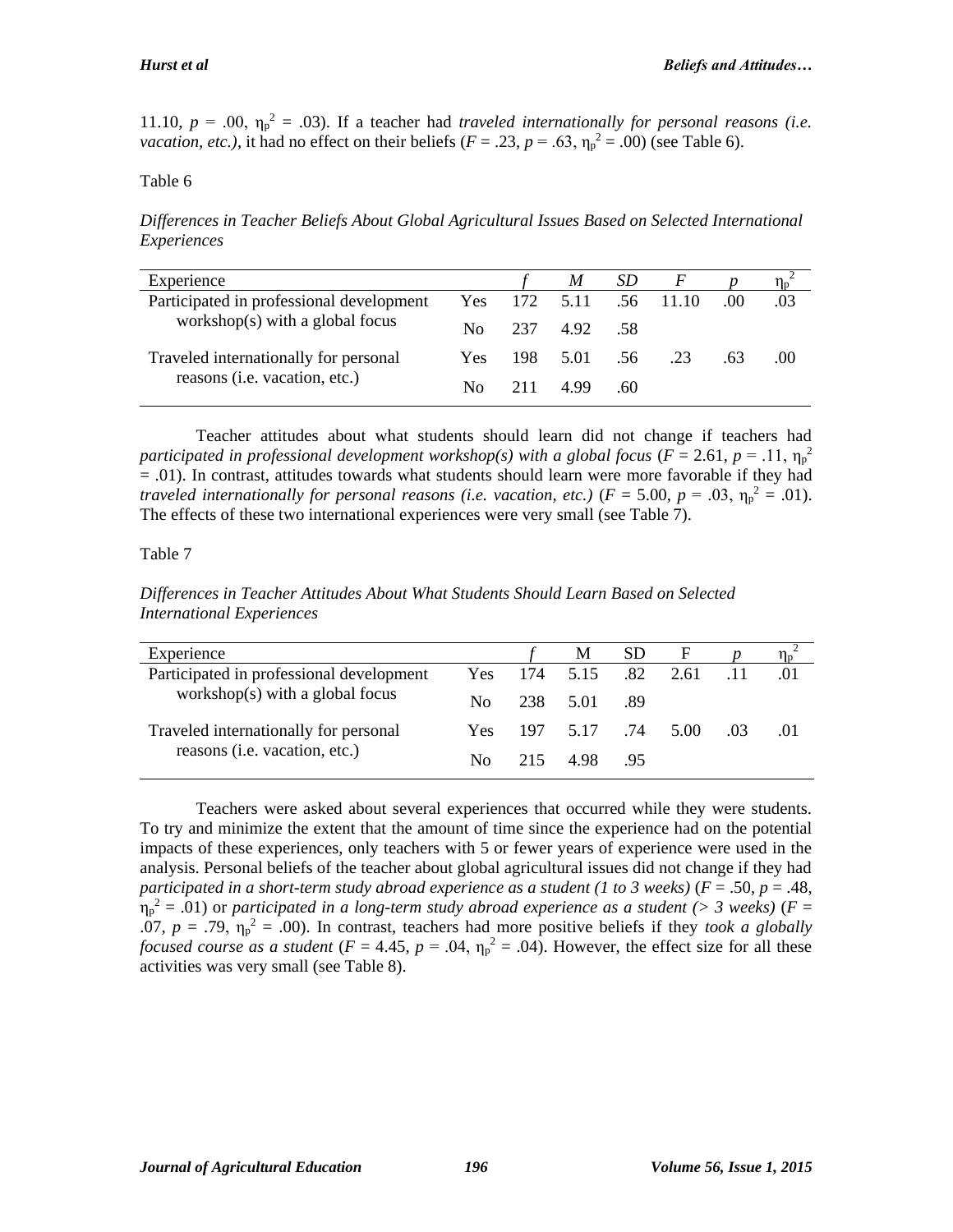# Table 8

| Experience                                                                                |                |    | M    | SD  | F    |      | $\eta_{\scriptscriptstyle \rm D}$ |
|-------------------------------------------------------------------------------------------|----------------|----|------|-----|------|------|-----------------------------------|
| Participated in a short term study abroad<br>experience as a student (1 to 3 weeks)       | Yes            | 29 | 5.07 | .55 | .50  | .48  | .01                               |
|                                                                                           | N <sub>0</sub> | 80 | 4.98 | -54 |      |      |                                   |
| Participated in a long term study abroad<br>experience as a <u>student</u> ( $>$ 3 weeks) | Yes            | 11 | 4.96 | .47 | .07  | .79  | .00                               |
|                                                                                           | No             | 89 | 5.01 | .55 |      |      |                                   |
| Took a globally focused course as a                                                       | Yes            | 46 | 5.13 | .52 | 4.45 | (1)4 | .04                               |
| student                                                                                   | No             | 63 | 4.91 | .54 |      |      |                                   |

*Differences in Early Career Teacher Beliefs About Global Agricultural Issues Based on Selected International Experiences*

Teacher attitudes about what students should learn were not changed if they *participated in a short term study abroad experience as a student (1 to 3 weeks)* ( $F = .60$ ,  $p = .44$ ,  $\eta_p^2 = .01$ ), *participated in a long term study abroad experience as a student (> 3 weeks)* (*F* = 1.83, *p* = .18,  $\eta_p^2 = .02$ ), or *took a globally focused course as a student* ( $F = 2.07$ ,  $p = .15$ ,  $\eta_p^2 = .02$ ). All these experiences had very small effects on teacher attitudes (see Table 9).

# Table 9

| Selected International Experiences                                                  |            |    |      |           |          |     |                 |
|-------------------------------------------------------------------------------------|------------|----|------|-----------|----------|-----|-----------------|
| Experience                                                                          |            |    | M    | <i>SD</i> | $\bm{F}$ |     |                 |
| Participated in a short term study abroad<br>experience as a student (1 to 3 weeks) | <b>Yes</b> | 30 | 5.23 | .79       | .60      | .44 | .01             |
|                                                                                     | No         | 80 | 5.08 | - 97      |          |     |                 |
| Participated in a long term study abroad<br>experience as a student $(> 3$ weeks)   | Yes        | 11 | 5.47 | .52       | 1.83     |     | 02 <sub>1</sub> |
|                                                                                     | No         | 99 | 5.08 | .95       |          |     |                 |

*Differences in Early Career Teacher Attitudes About What Students Should Learn Based on Selected International Experiences*

#### **Conclusions, Discussion, and Recommendations**

Yes 48 5.26 .82 2.07 .15 .02

No 62 5.01 .99

Agriculture teachers had positive personal beliefs about global agriculture. This conclusion is consistent with several prior studies. In a study at the collegiate level, Akpan and Martin (1996) found agricultural education professors nationwide believed international agricultural issues would become more important in the next 10 to 20 years and "the total college curriculum should reflect a respect for knowledge of the global community" (p. 66). Cronin-Jones (1991) found teacher beliefs and attitudes played a large role regarding curriculum implementation and strategy choice when teaching a curriculum. Ibezim and McCracken (1994) also found teacher attitudes had a positive relationship with integration of internationalized agriculture curricula.

The positive beliefs exhibited by teachers about global agriculture may be indicative of a better understanding of the global interconnectedness of the food system. As per Ajzen's (1991) theory, beliefs are a precursor for behavior. Positive beliefs from teachers indicate the conditions

Took a globally focused course as a

student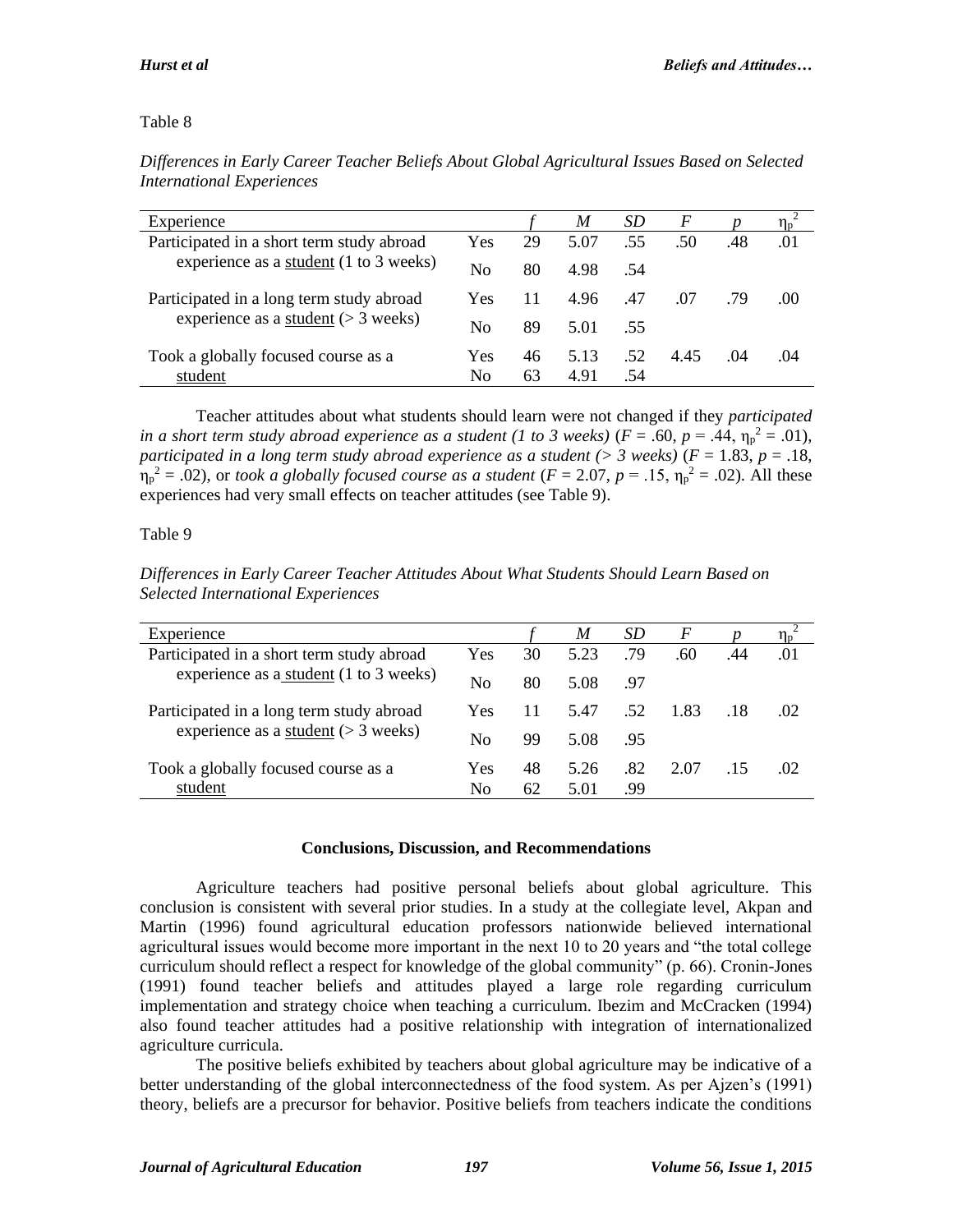may be favorable for teachers to more overtly integrate global issues into the courses they teach. Teacher educators and curriculum designers should capitalize on these favorable attitudes by more overtly addressing global issues.

Further research should be conducted to explore teacher beliefs on a deeper level. Indepth interviews would be very insightful. Additionally, as older teachers retire and new teachers enter the profession it would be beneficial to revisit this phenomenon to see if beliefs have changed.

Teachers had favorable attitudes about what students should learn related to global agricultural issues. The most agreed upon statement was *students should know more about agriculture and its importance to the world economy*. The findings of this study are consistent with the results of the study by Hossain et al. (1995) showing that Michigan agriscience teachers had positive attitudes towards internationalization of the curriculum. The importance of students learning about global agriculture has also been demonstrated at the collegiate level. Faculty at Iowa State University in the College of Agriculture believed internationalization was important (King & Martin, 1995).

Teachers generally believe it is important for students to learn about global agricultural issues. As noted earlier, this is another indicator that the timing may be right to capitalize on teacher beliefs (Ajzen, 1991) about the importance of global agriculture issues and provide them with a curriculum that is integrated with global examples. It may also be advisable to examine current curriculum frameworks to see how global agricultural issues fit with current concepts.

This study stops short of assessing what teachers are actually teaching or what teachers actually know. It would be helpful to conduct an analysis of teacher knowledge and for what is actually happening in classrooms to determine if teacher beliefs and attitudes are actually leading to a learning experience for students that provides both a domestic and global context for the concepts to be learned. It would also be insightful to explore student perceptions about what they would like to learn about related to global agricultural issues.

Teachers mostly learned about global agriculture through activities that do not require international travel, with watching television and professional development workshops as the most frequently reported activities. It seems obvious that teachers must first have knowledge of international agriculture themselves to be able to teach others, which Darling-Hammond and Bransford (2005) referred to as content knowledge. The results of this study revealed teachers learn about global agriculture in a variety of ways and are seeking to become more informed about international agriculture both in their academic/professional lives (professional development, college courses, study abroad) and their personal lives (e.g. vacations abroad, television viewing, radio listening).

It makes sense that teachers are primarily learning about global agricultural issues from activities that do not require an extensive amount of time or money. Teachers are busy people with demanding jobs and despite breaks in the work year (Christmas break, spring break, summer break, etc.) teachers are not travelling internationally. It is plausible the expense of travelling internationally is the limiting factor. It could imply that: (a) their attitudes about the value of doing so are not favorable enough to offset issues with perceived control, (b) they do not think others value it highly, or (c) some combination of both. Given that in-service teachers may not be able to invest much effort on activities that require a substantial amount of time and expense, like traveling internationally for professional development. These activities may be better targeted at preservice teachers. Teacher educators should examine their curricula to see how these types of experiences may be integrated. The handful of such activities that currently exist should be examined for possible replication at other institutions.

This study only asked teachers how they accessed information; it did not assess the effectiveness of different types of activities. It would be beneficial to explore this deeper and determine how the biggest gains can be made. Teachers reported watching television was as a common way they learn about global agricultural issues. It would be interesting to explore this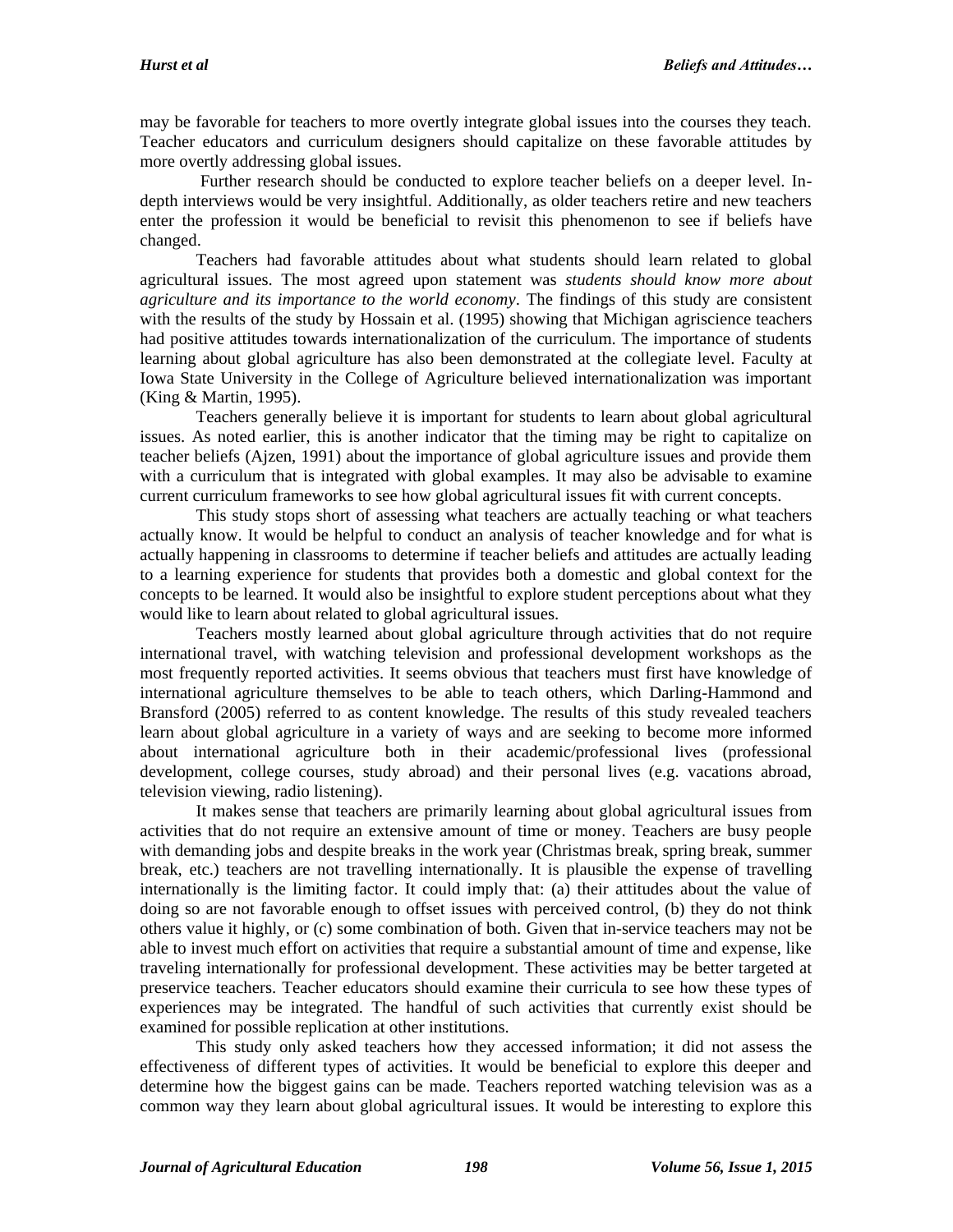deeper to see the types of programs that teachers are watching. It would also be helpful to have teachers describe the types of professional development workshops that teachers are attending related to global agricultural issues. There could be the opportunity for teacher educators to facilitate targeted professional development on topics related to global agriculture.

Few teachers had international experiences involving travel outside the U.S. The most common "international" experience for teachers was *integrate global examples or case studies in classes you teach*, while the least common was *lived outside the US for a long duration for professional reasons (> 1 year)*. This is consistent with the statistics from the Institute of International Education (2011) that showed only 1.3% of agriculture students study abroad, which could explain some of the low participation rates. Sammons and Martin (1996) also found few Iowa State University agricultural major undergraduates had participated in international experiences other than foreign language classes. Mamontova and Bruening (2005) found Penn State undergraduates were least interested in participating in study abroad when given a list of international experiences, and that despite the value, many students had not participated in international activities. These results are also consistent with findings by Wingenbach et al. (2003) that of all types of international experiences, the fewest number of agricultural undergraduate students had participated in an International Farm Youth Exchange or work experience.

The results of this study may suggest the *quality* of international experiences may be more important than the *quantity*. Though teachers had some international experiences, there is no way to measure the quality of the experiences had by participants. Teachers may feel their time is not well spent on the types of international experiences currently available to them. Teachers may also have a hard time finding time to take off in order to attend conferences or participate in other activities. Additionally, many school districts may discourage taking time off, especially for international experiences, which may be seen as less valuable.

It would be helpful to learn more about the specific types of experiences of teachers and to measure the actual outcomes of those experiences. It would also be insightful to look at the timing (preservice, early career teacher, experienced teacher, etc.) of those experiences and see how it impacts the outcomes for the teachers and ultimately the outcomes for students. It would also be interesting to explore how international travel for personal reasons impacts what and how teachers teach. Perhaps it would be helpful for teachers if there were resources available to help them gather relevant teaching examples while traveling abroad.

Teacher beliefs and attitudes about what students should learn did vary based on selected international experiences, with teachers who had participated having slightly stronger beliefs and more favorable attitudes. However, these differences had little practical significance. This would seem to be counter to experiential learning theory (Kolb, 1984; Roberts, 2006) and to existing research (Cushner & Mahon, 2002). However, nearly all of the teachers had strong beliefs and favorable attitudes. There may not have been enough variance in the data to find effects from the experiences.

A shortcoming of this study was that it failed to assess the specific details of the different types of experiences had by teachers, including the time passed since the teacher had any given experience. It would be very insightful to examine the outcomes of specific types of experiences for short-term, medium-term, and long-term impacts on both teachers and ultimately their students. Future research should look at this issue. As a part of this research, in-depth interviews with teachers would be very helpful to understand this phenomenon much better.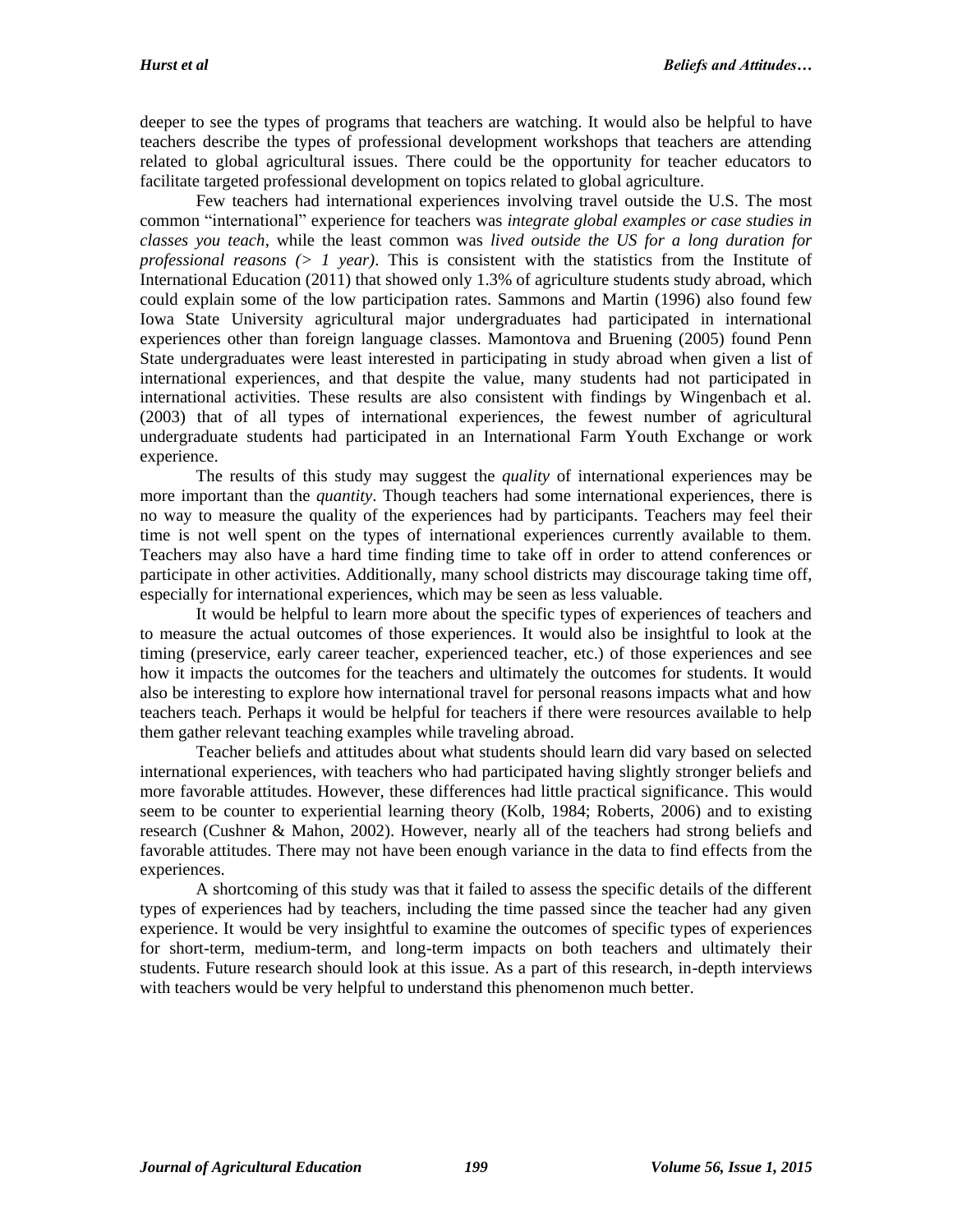#### **References**

- Acker, D. G. (1999). Improving the quality of higher education in agriculture globally in the 21st century: Constraints and opportunities. *Journal of International Agricultural and Extension Education, 6*(2), 47-53. doi 10.5191/jiaee.1999.06206
- Ajzen, I. (1991). The theory of planned behavior. *Organizational Behavior and Human Decision Processes, 50*, 179-211.
- Akpan, M., & Martin, R. A. (1996). Perceptions and activities of agricultural education professors in U.S. institutions of higher education regarding internationalization of the agricultural education curriculum. *Journal of International Agricultural and Extension Education, 3*(2), 63-71. doi 10.5191/jiaee.1996.03208
- Ary, D., Jacobs, L. C., & Sorenson, C. (2010). *Introduction to research in education*. (8th ed.). Belmont, CA: Wadsworth, Cengage Learning.
- Bartlett, II, J. E., Kotrlik, J. W., & Higgins, C. C. (2001). Organizational research: Determining appropriate sample size in survey research. *Information Technology, Learning, and Performance Journal, 19*(1), 43-50.
- Connors, J. J. (2004). FFA Costa Rican travel seminar participants' international agriculture knowledge and perceptions. *Journal of International Agricultural and Extension Education, 11*(1), 71-79. doi 10.5191/jiaee.2004.11108
- Cronin-Jones, L. L. (1991). Science teacher beliefs and their influence in curriculum implementation: Two case studies. *Journal of Research in Science Teaching, 28*(3), 235- 250.
- Cushner, K., & Mahon, J. (2002). Overseas students teaching: Affecting personal, professional, and global competencies in an age of globalization. *Journal of Studies in International Education, 6*(1) 44-58. doi: 10.1177/1028315302006001004
- Darling-Hammond, L., & Bransford, J, (Eds.). (2005). *Preparing teachers for a changing world: What teachers should learn and be able to do*. San Francisco, CA: Jossey-Bass.
- Dillman, D. A, Smyth, J. D., & Christian, L. M. (2009). *Internet, mail, and mixed-mode surveys: The tailored design method.* (3rd ed.). Hoboken, NJ: John Wiley & Sons, Inc.
- Doerfert, D. L. (Ed.) (2011). *National research agenda: American Association for Agricultural Education's research priority areas for 2011-2015*. Lubbock, TX: Texas Tech University, Department of Agricultural Education and Communications.
- Harder, A., Andenoro, A., Roberts, T. G., Stedman, N., Newberry, M., III, Parker, S. J., & Rodriguez, M. (in press). Does study abroad increase employability? *NACTA Journal*.
- Hossain, M. D., Moore, E. A., & Elliot, J. (1995). Attitudes of agriscience teachers in Michigan toward internationalizing agricultural education programs. *Journal of International Agricultural and Extension Education, 2*(1), 59-71. doi 10.5191/jiaee.1995.02108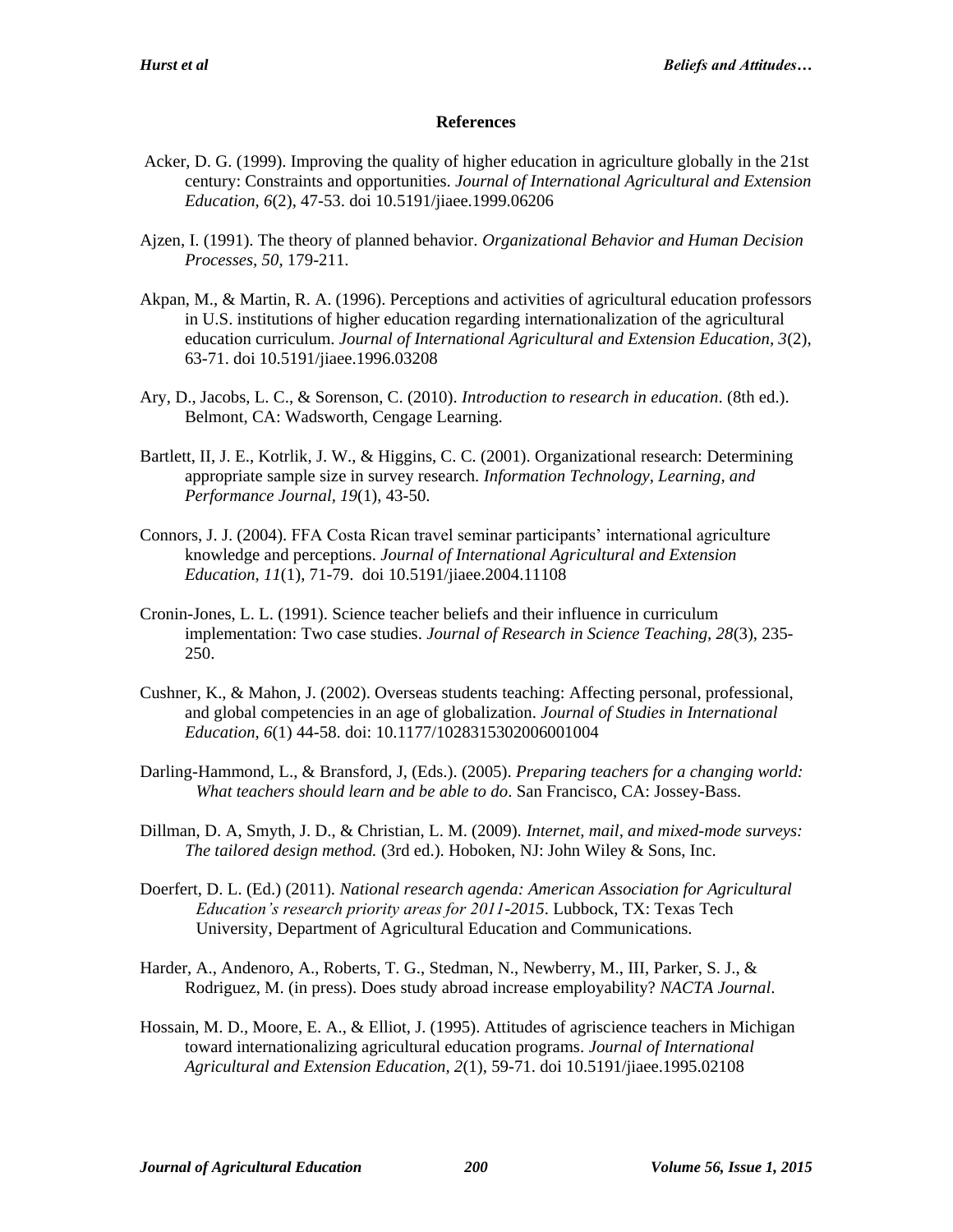- Ibezim, D. O., & McCracken, J. D. (1994) Factors associated with internationalization of secondary level agricultural education programs. *Journal of Agricultural Education, 35*(3), 44-49. doi 10.5032/jae.1994.03044
- Institute of International Education. (2011). *Opendoors 2011 "fast facts"* [Data file]. Retrieved from http://www.iie.org/en
- Israel, G. D. (1992). *Determining sample size*. (Publication #PEOD6). Gainesville, FL: IFAS. Retrieved from https://edis.ifas.ufl.edu/
- King, D. R., & Martin, R. A. (1995). Perceptions regarding the infusion of a global perspective into the curriculum as identified by the faculty of the College of Agriculture at Iowa State University. *Journal of International Agricultural and Extension Education, 2*(1), 26-35. doi 10.5191/jiaee.1995.02104
- Kolb, D. A. (1984). *Experiential learning: Experience as the source of learning and development*. Upper Saddle River, NJ: Prentice Hall.
- Lindner, J. R., Murphy, T. H., & Briers, G. E. (2001). Handling nonresponse in social science research. *Journal of Agricultural Education, 42*(4), 43-53. doi 10.5032/jae.2001.04043
- Mamontova N. N., & Bruening, T. H. (2005, May). *Undergraduate students perceptions of internationalization and international involvement activities*. Paper presented at the meeting of the Association for International Agricultural and Extension Education, San Antonio, TX.
- National FFA Organization. (2012). Agricult*ural career network database*. Indianapolis, IN: National FFA Organization.
- National Research Council. (2009). *Transforming agricultural education for a changing world.*  Washington, DC: National Academies Press.
- Roberts, T. G. (2006). A philosophical examination of experiential learning theory for agricultural educators. *Journal of Agricultural Education, 47*(1), 17–29. doi: 10.5032/jae.2006.01017
- Sammons, S., & Martin, R. A. (1996, March). *Building linkages with students: Internationalization of the curriculum as perceived by undergraduates in the College of Agriculture, Iowa State University*. Paper presented at the meeting of the Association for International Agricultural and Extension Education, Arlington, VA.
- Schuerholz-Lehr, S. (2007). Teaching for global literacy in higher education: How prepared are the educators? *Journal of Studies in International Education, 11*(2) 180-204.
- Schuh, G. E. (1989). The rationale for international agricultural education for the 21st century. In E. Porath (Eds.), *Educating for a global perspective: International agricultural curricula for 2005* (pp.1-10). Madison, WI: University of Wisconsin-Madison.